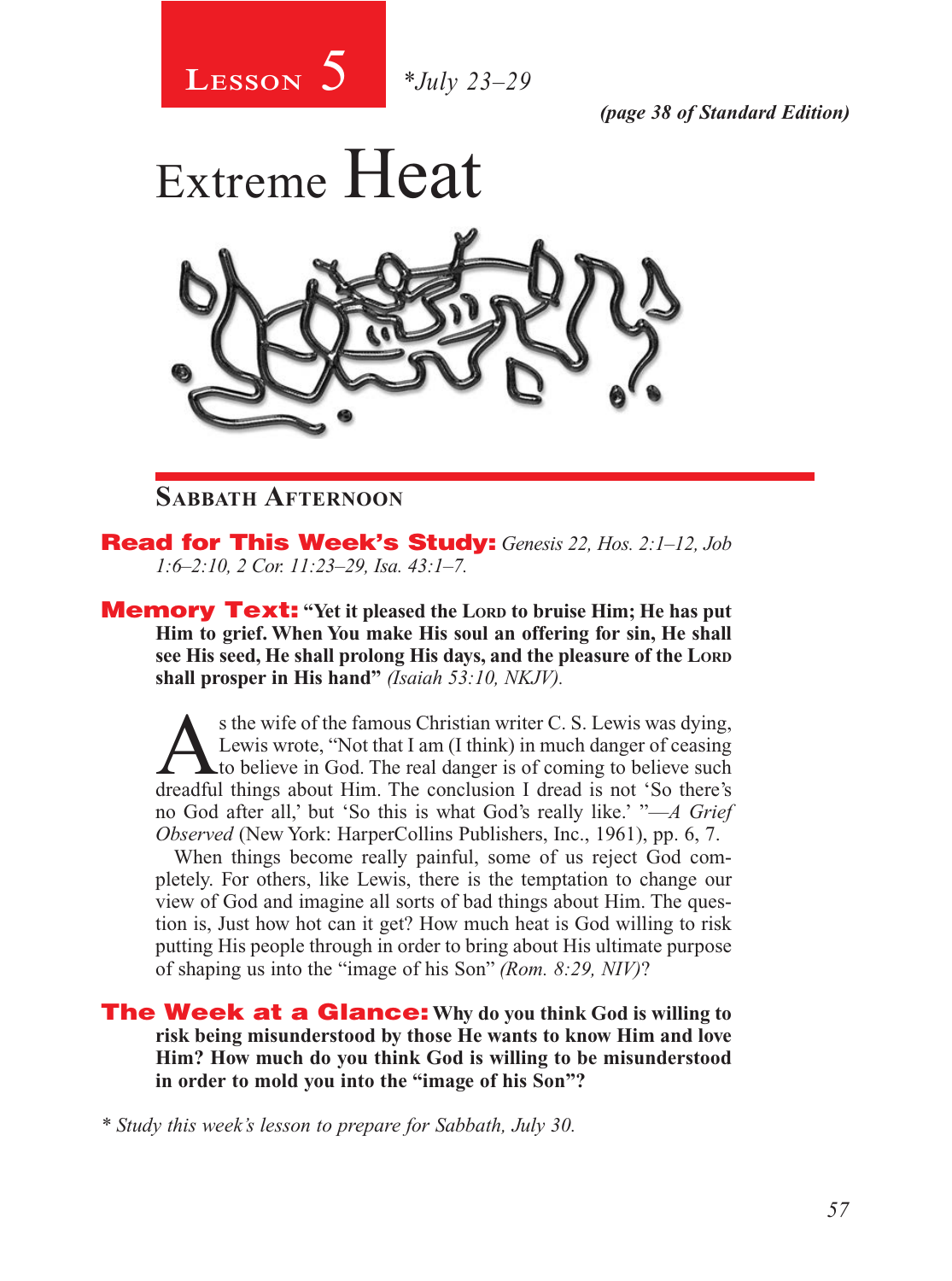# **Abraham in the Crucible**

Read Genesis 22. Out of nowhere and without explanation, God suddenly calls Abraham to offer his own child as a burnt offering. Can you imagine how Abraham must have felt? It was a totally revolting idea that a holy God should request that he sacrifice his own son. Even if Abraham thought that this was acceptable, what about God's promises of an inheritance? Without his son, the promise would be gone.

\_\_\_\_\_\_\_\_\_\_\_\_\_\_\_\_\_\_\_\_\_\_\_\_\_\_\_\_\_\_\_\_\_\_\_\_\_\_\_\_\_\_\_\_\_\_\_\_\_\_\_\_

\_\_\_\_\_\_\_\_\_\_\_\_\_\_\_\_\_\_\_\_\_\_\_\_\_\_\_\_\_\_\_\_\_\_\_\_\_\_\_\_\_\_\_\_\_\_\_\_\_\_\_\_

\_\_\_\_\_\_\_\_\_\_\_\_\_\_\_\_\_\_\_\_\_\_\_\_\_\_\_\_\_\_\_\_\_\_\_\_\_\_\_\_\_\_\_\_\_\_\_\_\_\_\_\_

#### Why **did God ask Abraham to offer this sacrifice? If God knows everything, what was the point?**

God's request and its timing were not random. Indeed, it was calculated to exact the deepest possible anguish, for "God had reserved His last, most trying test for Abraham until the burden of years was heavy upon him, and he longed for rest."—Ellen G. White, *Patriarchs and Prophets*, p. 147. Was this the test of a mad God? Not at all, for "the agony which he endured during the dark days of that fearful trial was permitted that he might understand from his own experience something of the greatness of the sacrifice made by the infinite God for man's redemption."—*Patriarchs and Prophets*, p. 154.

This was just a test—God never intended for Abraham to kill his son. This highlights something very important about the way God sometimes works. God may ask us to do something that He never intends for us to complete. He may ask us to go somewhere He never intends for us to arrive at. What is important to God is not necessarily the end, but what we learn as we are reshaped by the process.

Jesus may have been thinking about Abraham's experience when He said to the Jews, " 'Your father Abraham rejoiced at the thought of seeing my day; he saw it and was glad' " *(John 8:56, NIV)*. Abraham could have missed out on this insight, dismissing the instructions as from Satan. The key to Abraham's surviving and learning through the whole process was knowing God's voice.

**How do you know the voice of God? How do you know when God is talking to you? What are the ways He communicates His will to you?**

\_\_\_\_\_\_\_\_\_\_\_\_\_\_\_\_\_\_\_\_\_\_\_\_\_\_\_\_\_\_\_\_\_\_\_\_\_\_\_\_\_\_\_\_\_\_\_\_\_\_\_\_ \_\_\_\_\_\_\_\_\_\_\_\_\_\_\_\_\_\_\_\_\_\_\_\_\_\_\_\_\_\_\_\_\_\_\_\_\_\_\_\_\_\_\_\_\_\_\_\_\_\_\_\_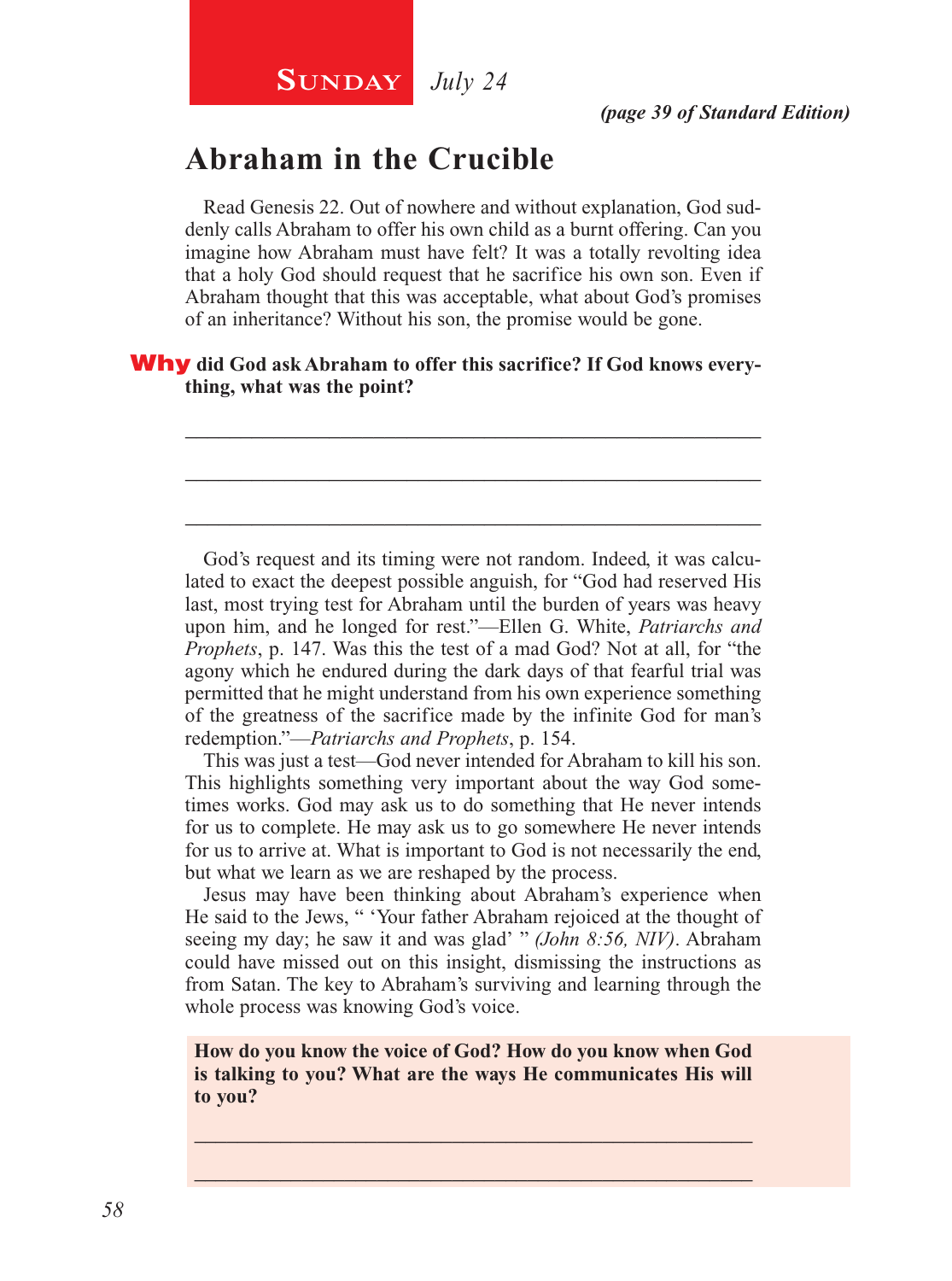# **Wayward Israel**

The story of Hosea has some powerful lessons to teach us. Hosea's situation is remarkable. His wife, Gomer, runs away and has children with other men. Though she is sexually unfaithful, God calls Hosea to take his wife back and fully show his love to her again. This story is meant as a parable about God and Israel. The Israelites had left God and were prostituting themselves spiritually to other gods, but God still loved them and wanted to show His love to them. But just look at God's methods!

#### **Read** Hosea 2:1–12. What methods does God say He will use to pull **Israel back to Himself? What would these experiences have felt like?**

| $Hosea 2:5-7$                |
|------------------------------|
| <i>Hosea</i> 2:8, 9          |
| $Hosea 2:10$ $\qquad \qquad$ |

This story raises two important issues about the way we experience God when He is bringing us to repentance.

First, we risk not recognizing that God is at work. When Israel went through such hard and painful experiences, it might have been hard for them to recognize that their God was working for their salvation. When our path is blocked by sharp thorns or we are walled in so that we don't know where we are going *(Hos. 2:6)*—is this God? When our basic necessities disappear or we are embarrassed *(Hos. 2:9, 10)*—could our Father be in the middle of it all? The truth is that whatever we feel, God is always working to bring us to repentance, because He loves us so very much.

Second, we risk misunderstanding God when He is at work. We may recognize that God is at work, but we don't like what He's doing. While we are feeling hurt and embarrassed, it is easy to blame God for being cruel, for not intervening, or for not caring. But God is always working to renew us through His covenant of love.

**Read Hosea 2:14–23. What does this passage reveal about God? Ask the Holy Spirit to show you if you have been running from God in any area of your life. If you are convicted that you have been, why wait to go through the crucible? What's stopping you from surrendering all to the Lord now?**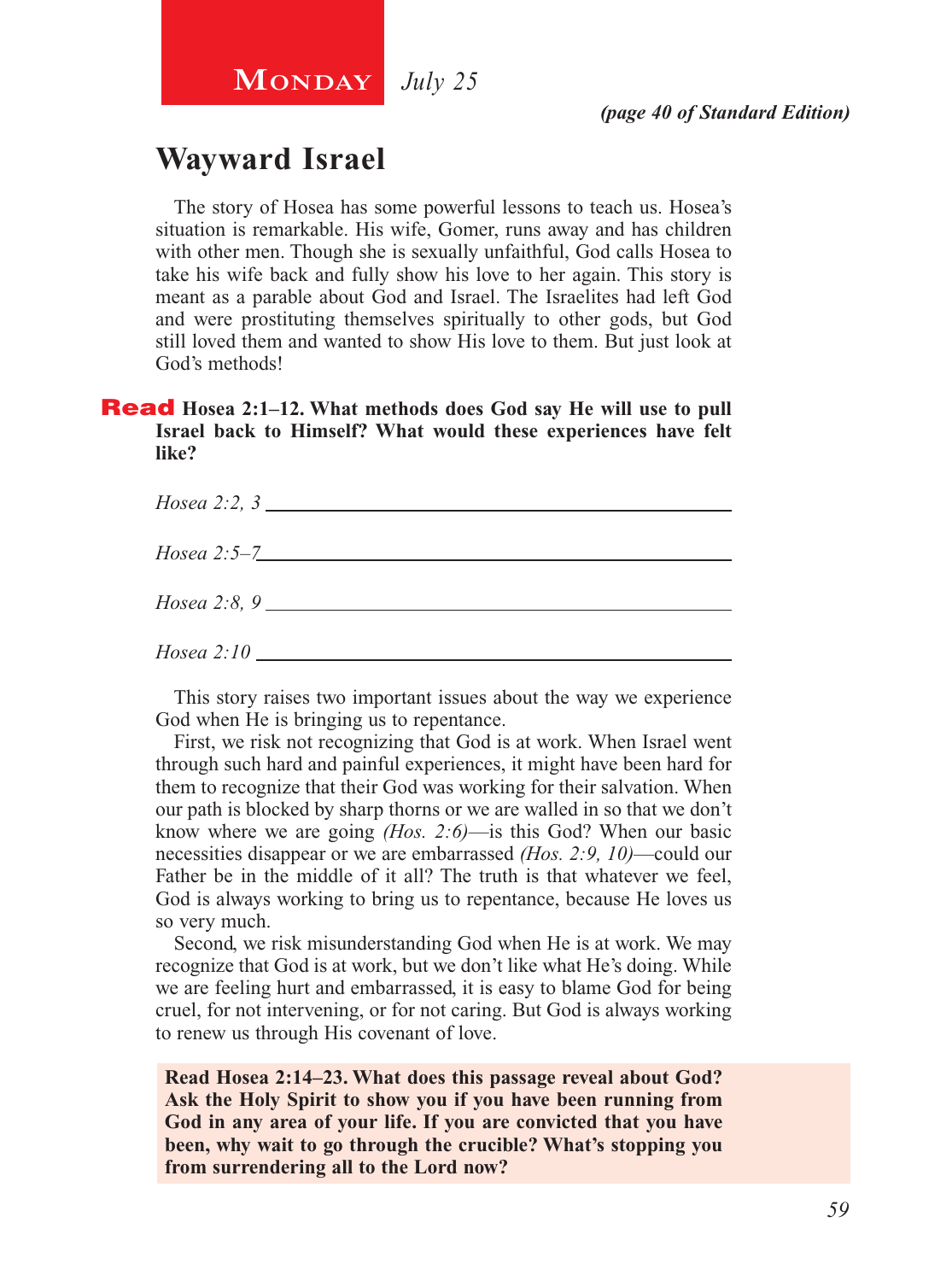## **Surviving Through Worship**

Read **Job 1:6–2:10. What caused Job's suffering?**

There is something astonishing here. The angels come to see God, and Satan comes with them. God asks Satan where he has been, and Satan replies that he has been " 'roaming throughout the earth, going back and forth on it' " *(Job 1:7, NIV)*. Then God poses this question: " 'Have you considered my servant Job?' " *(Job 1:8, NIV)*. The question itself is not remarkable; what is remarkable is the One who asks it. It isn't Satan who points out Job as a subject for examination—it's God. Knowing exactly what is going to follow, God calls Job to Satan's attention. Down on the earth, Job has absolutely no idea how hot his crucible is about to become. And though it's very clear that it is Satan, not God, who causes Job's suffering, it also is clear that it is God who gives His explicit permission for Satan to destroy Job's possessions, children, and his own physical health. If God is giving permission for Job to suffer, what difference does it make whether God or Satan is personally inflicting the suffering? How can God be righteous and holy when He actively allows Satan to cause Job such pain? Is this situation a special case, or is it characteristic of the way God still deals with us today?

\_\_\_\_\_\_\_\_\_\_\_\_\_\_\_\_\_\_\_\_\_\_\_\_\_\_\_\_\_\_\_\_\_\_\_\_\_\_\_\_\_\_\_\_\_\_\_\_\_\_\_\_

\_\_\_\_\_\_\_\_\_\_\_\_\_\_\_\_\_\_\_\_\_\_\_\_\_\_\_\_\_\_\_\_\_\_\_\_\_\_\_\_\_\_\_\_\_\_\_\_\_\_\_\_

#### In **Job 1:20, 21, how does Job respond to the trials?**

\_\_\_\_\_\_\_\_\_\_\_\_\_\_\_\_\_\_\_\_\_\_\_\_\_\_\_\_\_\_\_\_\_\_\_\_\_\_\_\_\_\_\_\_\_\_\_\_\_\_\_\_

\_\_\_\_\_\_\_\_\_\_\_\_\_\_\_\_\_\_\_\_\_\_\_\_\_\_\_\_\_\_\_\_\_\_\_\_\_\_\_\_\_\_\_\_\_\_\_\_\_\_\_\_

**Going through a trial? Follow the steps that Job used. How might they help you, as well?**

It is possible to respond to such suffering in two ways. We can become bitter and angry, turning our backs on a God we believe to be cruel or nonexistent, or we can hang on to God more tightly. Job deals with his catastrophe by staying in God's presence and worshiping Him.

In Job 1:20, 21, we see three aspects of worship that may help when in anguish. First, Job accepts his helplessness and recognizes that he has no claim to anything: " 'Naked I came from my mother's womb, and naked I will depart' " *(Job 1:21, NIV)*. Second, Job acknowledges that God is still in total control: " 'The Lord gave and the Lord has taken away' " *(Job 1:21, NIV)*. Third, Job concludes by reasserting his belief in the righteousness of God. " 'May the name of the Lora be praised' " *(Job 1:21, NIV).*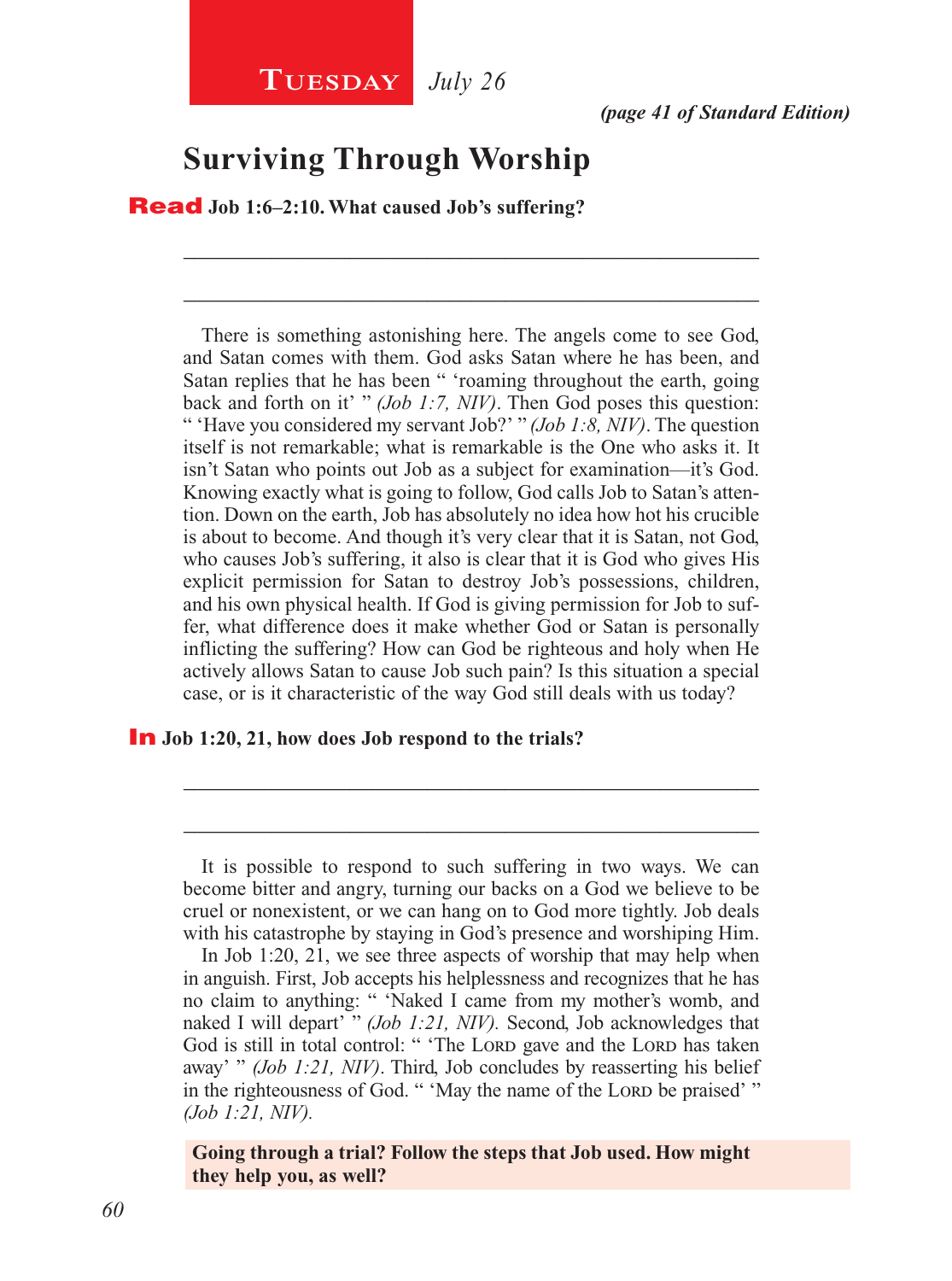**WEDNESDAY** July 27

## **Surviving Through Hope**

**"We were under great pressure, far beyond our ability to endure, so that we despaired of life itself. Indeed, we felt we had received the sentence of death. But this happened that we might not rely on ourselves but on God, who raises the dead"** *(2 Cor. 1:8, 9, NIV).*

As God's chosen apostle, Paul endured more than most people. Yet, Paul was not crushed. Rather, he grew in his praise for God. Read his list of hardships in 2 Corinthians 11:23–29. Now read 2 Corinthians 1:3–11.

**In** 2 Corinthians 1:4, Paul states that the reason for receiving God's com**passion and comfort is "so that we can comfort those in any trouble with the comfort we ourselves receive from God"** *(NIV)***. To what extent might suffering be a call to ministry? How could we become more alert to this possibility?**

God wants to minister through us to hurting people. This means that He may first allow us to experience the same sort of hurts. Then we'll offer encouragement, not from theory but from our own experience of the compassion and comfort of God. This is a principle from Jesus' life *(see Heb. 4:15).*

\_\_\_\_\_\_\_\_\_\_\_\_\_\_\_\_\_\_\_\_\_\_\_\_\_\_\_\_\_\_\_\_\_\_\_\_\_\_\_\_\_\_\_\_\_\_\_\_\_\_\_\_

\_\_\_\_\_\_\_\_\_\_\_\_\_\_\_\_\_\_\_\_\_\_\_\_\_\_\_\_\_\_\_\_\_\_\_\_\_\_\_\_\_\_\_\_\_\_\_\_\_\_\_\_

Paul's vivid descriptions of his hardships are not to make us feel sorry for him. They are for us to know that even when we're in the depths, the Father still can intervene to bring His compassion and comfort. We may despair even of our own lives, and even be killed, but fear not, God is teaching us to rely on Him. We can trust Him, for our God "raises the dead" *(2 Cor. 1:9, NIV)*.

As Paul continues to set his eyes on proclaiming the gospel, he knows that God will rescue him in the future, as well. Paul's ability to remain firm is supported by three things he mentions in 2 Corinthians 1:10, 11. First, God's proven track record: "He has delivered us from such a deadly peril, and he will deliver us" *(2 Cor. 1:10, NIV).* Second, Paul's determination to fix his concentration on God Himself: "On him we have set our hope that he will continue to deliver us" *(2 Cor. 1:10, NIV*). Third, the saints' continual intercession: "as you help us by your prayers" *(2 Cor. 1:11, NIV).*

**What can you learn from Paul that can help you keep from falling into self-pity amid your own struggles?**

\_\_\_\_\_\_\_\_\_\_\_\_\_\_\_\_\_\_\_\_\_\_\_\_\_\_\_\_\_\_\_\_\_\_\_\_\_\_\_\_\_\_\_\_\_\_\_\_\_\_\_\_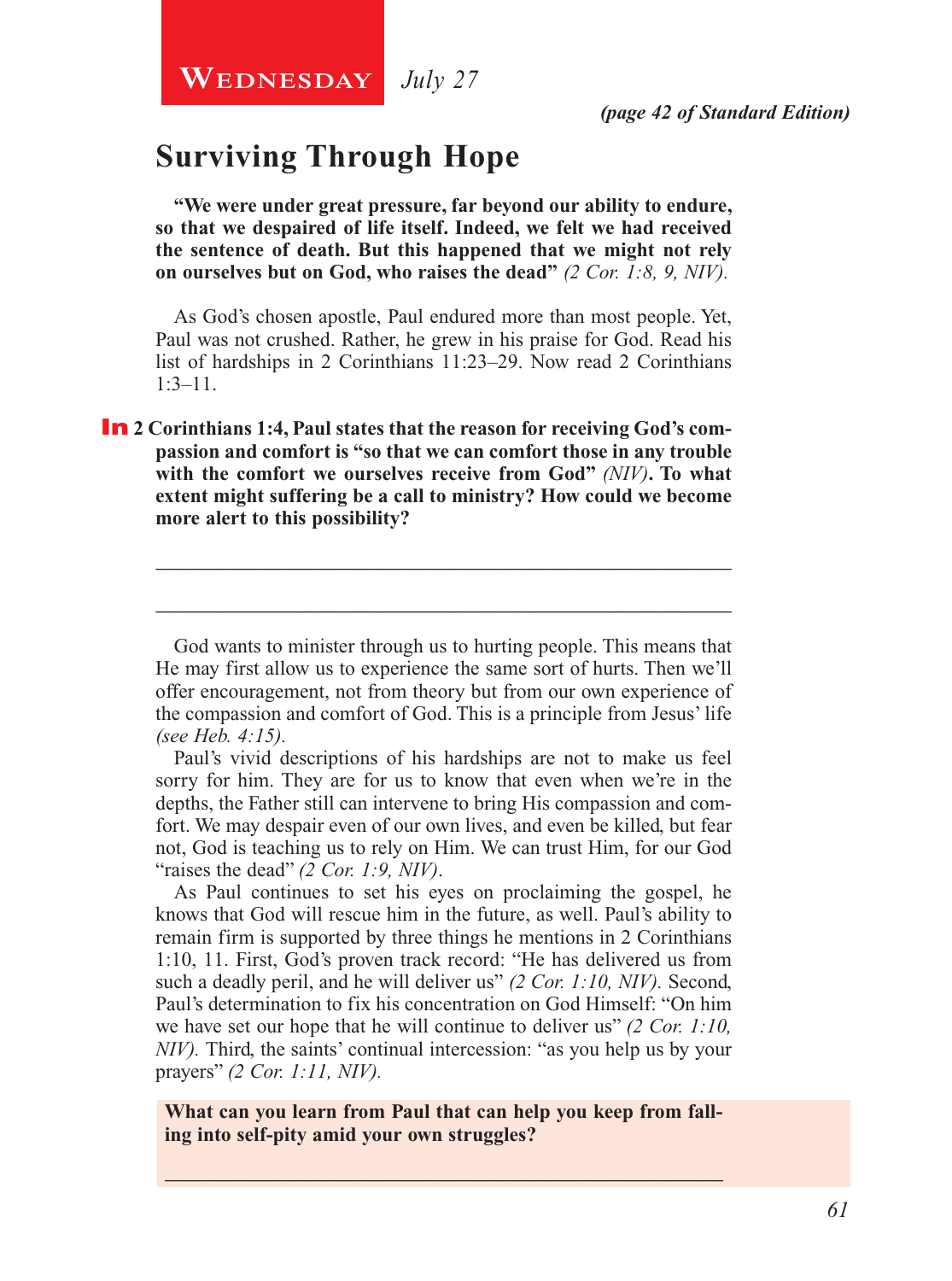# **Extreme Heat**

So far this quarter, we have considered many examples of the crucibles that God uses to bring purity and Christlikeness to our lives. However, some people may view these examples and conclude that God is a severe and demanding taskmaster. Sure, some may say, "We know that God wants something good for us, but these examples don't reveal much care and love. Instead, God looks more like a bully. He sets out with a purpose that causes us considerable hard times, and there's nothing we can do about it."

It's true that while living on this sin-filled earth, we will understand only a little of why things happen. In heaven we'll understand so much more *(1 Cor. 4:5, 1 Cor. 13:12)*, but for now, we will have to live with the tension of believing that God is present and cares for us, even though things don't always feel too good. Isaiah describes this tension very well.

Read Isaiah 43:1–7. In verse 2, God says that His people will pass through waters and through fire. These are figurative of extreme dangers, but perhaps they hint at the crossing of the Red Sea and the Jordan, both fearful times—but times that paved the way to a new life. You may expect that God might say that He would protect His people from these dangers, that He would guide them along an easier route. But like the Shepherd in Psalm 23, He says, rather, that when the difficult times come, God's people need not be overwhelmed, for He is with them.

Look **back at Isaiah 43:1–7. Write down the different ways in which God assures His people of comfort during the times of water and fire. What picture of God does this paint in your mind? Which promises can you claim for yourself?**

\_\_\_\_\_\_\_\_\_\_\_\_\_\_\_\_\_\_\_\_\_\_\_\_\_\_\_\_\_\_\_\_\_\_\_\_\_\_\_\_\_\_\_\_\_\_\_\_\_\_\_\_

\_\_\_\_\_\_\_\_\_\_\_\_\_\_\_\_\_\_\_\_\_\_\_\_\_\_\_\_\_\_\_\_\_\_\_\_\_\_\_\_\_\_\_\_\_\_\_\_\_\_\_\_

**What do these texts teach you about the actions and character of God?** *Ps. 103:13, 14; Matt. 28:20; 1 Cor. 10:13; and 1 Pet. 1:7.* **How have you experienced the reality of these verses in your own life?**

\_\_\_\_\_\_\_\_\_\_\_\_\_\_\_\_\_\_\_\_\_\_\_\_\_\_\_\_\_\_\_\_\_\_\_\_\_\_\_\_\_\_\_\_\_\_\_\_\_\_\_\_

We can summarize what we have learned about God's crucibles in three ways. First, God's extreme heat is to destroy not us but our sin. Second, God's extreme heat is not to make us miserable but to make us pure, as we were created to be. Third, God's care for us through all things is constant and tender—He will never leave us alone, no matter what happens to us.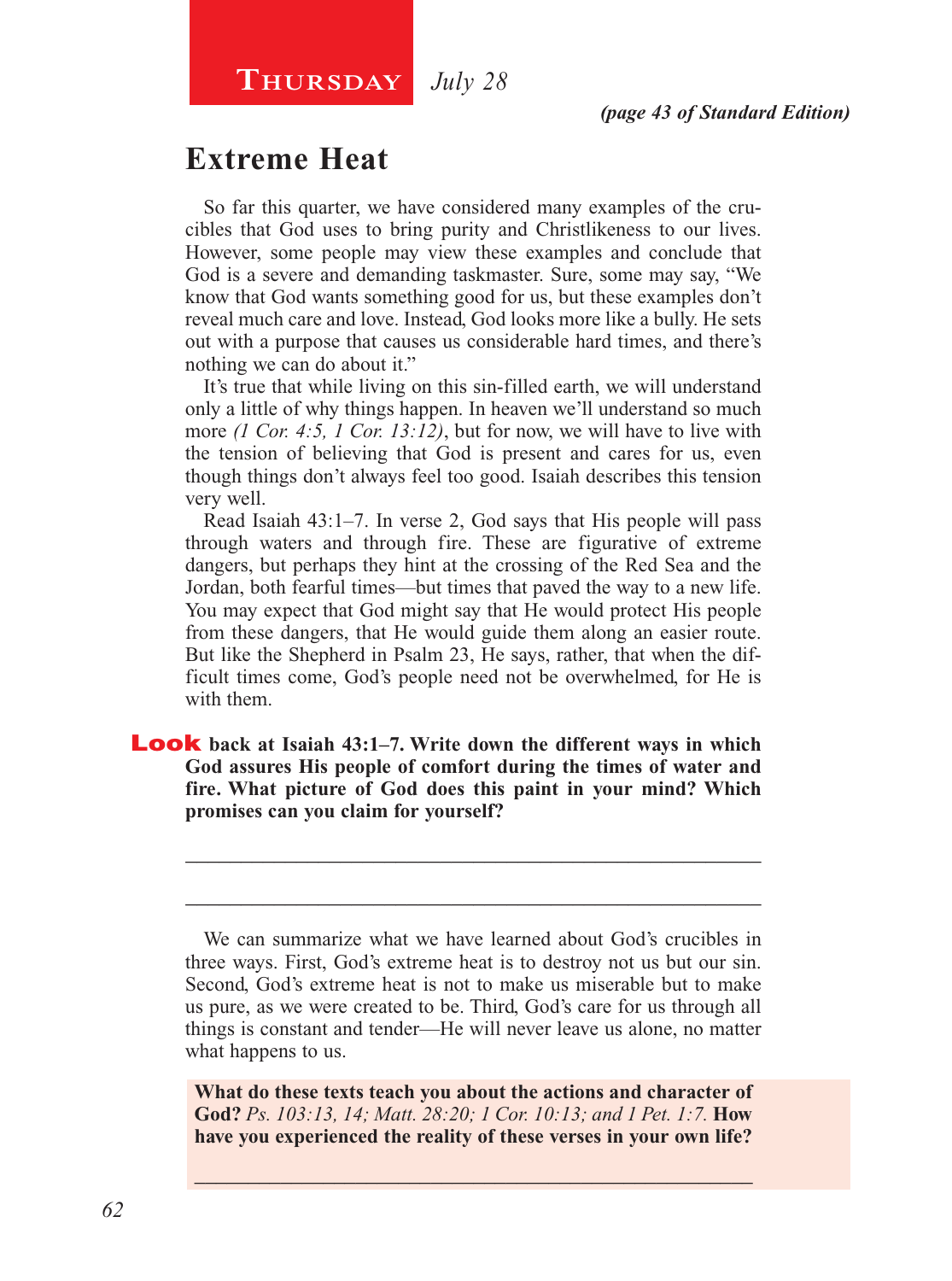# **FRIDAY** July 29

**Further Thought:** Read Ellen G. White, "The Test of Faith," pp. 145–155, in *Patriarchs and Prophets*; "Praise Ye the Lord," pp. 315–319, in *Testimonies for the Church*, vol. 5.

"God has always tried His people in the furnace of affliction. It is in the heat of the furnace that the dross is separated from the true gold of the Christian character. Jesus watches the test; He knows what is needed to purify the precious metal, that it may reflect the radiance of His love. It is by close, testing trials that God disciplines His servants. He sees that some have powers which may be used in the advancement of His work, and He puts these persons upon trial; in His providence He brings them into positions that test their character. . . . He shows them their own weakness, and teaches them to lean upon Him. . . . Thus His object is attained. They are educated, trained, and disciplined, prepared to fulfill the grand purpose for which their powers were given them."—Ellen G. White, *Patriarchs and Prophets*, pp. 129, 130.

"If in the providence of God we are called upon to endure trials, let us accept the cross and drink the bitter cup, remembering that it is a Father's hand that holds it to our lips. Let us trust Him in the darkness as well as in the day. Can we not believe that He will give us everything that is for our good? . . . Even in the night of affliction how can we refuse to lift heart and voice in grateful praise, when we remember the love to us expressed by the cross of Calvary?"—Ellen G. White, *Testimonies for the Church*, vol. 5, p. 316.

## Discussion Questions:

**O** In class, have someone recount his or her own test of faith that, **if not quite as intense as Abraham's, was still hard enough. What can you learn from that person's experience, from his or her successes or failures?**

 $\bullet$  Review the last 24 hours of Christ's life before His crucifixion. **What extremes did He face? How did He endure? What principles can we take from His example and apply for ourselves when we are in the midst of our own crucibles?**

 $\bullet$  Discuss the idea, touched on this week, about how through our **own suffering we can minister to others who are suffering. No matter how true it might be, what are some of the problems we might encounter with this idea?**

Í **Ellen G. White wrote above: "Let us trust Him in the darkness as well as in the day." That's easier said than done. How can we help each other develop the kind of faith that will enable us to do just that? Why is it important to trust God in the bad times?**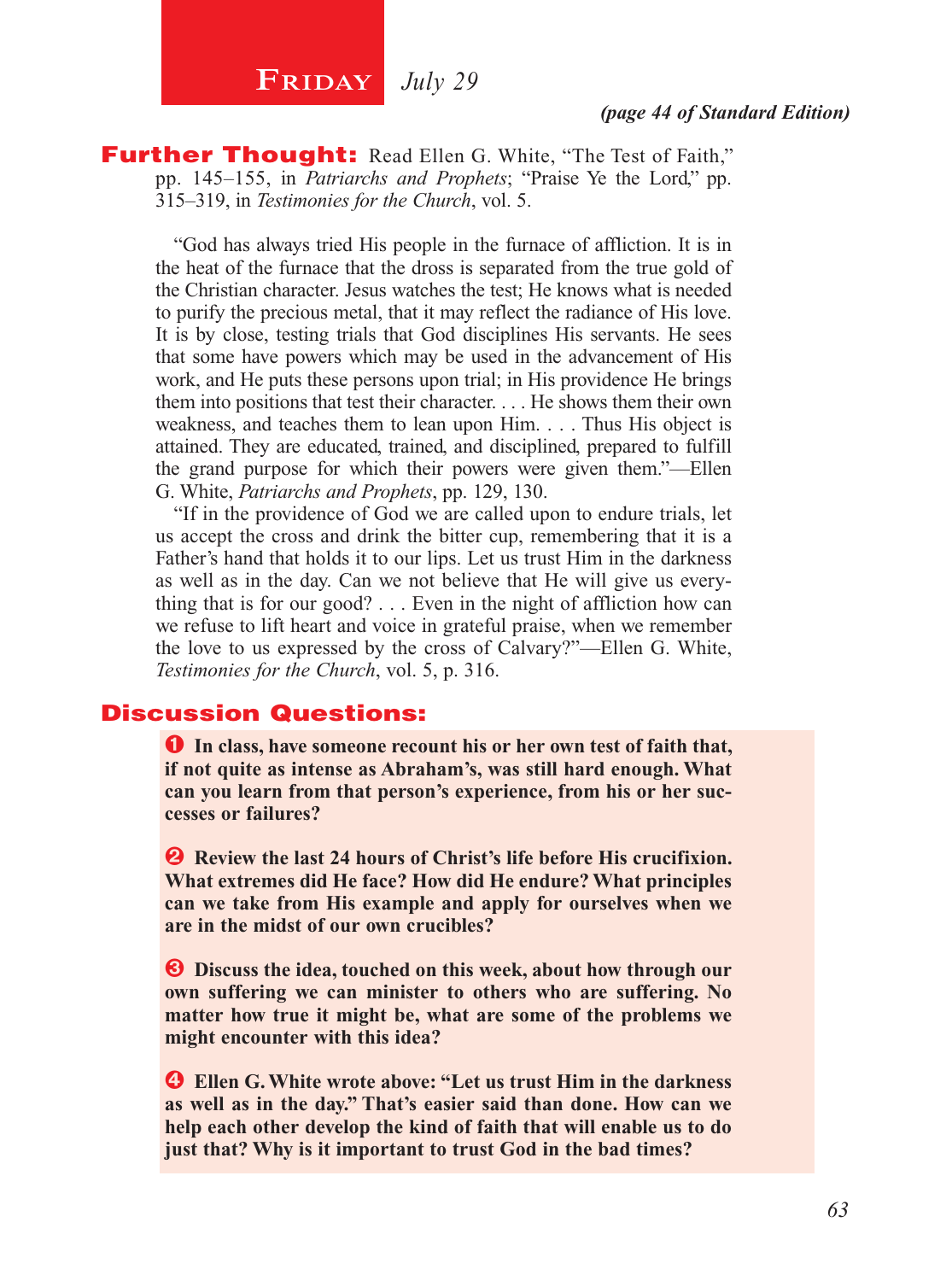INSIDES*tory* 

# Part 5: Crashing a Baptism

*By* Andrew McChesney

The day of Junior's baptism arrived. Five people, including Junior, were to be baptized at 4:00 p.m. at Alpha Seventh-day Adventist Community Church in Manaus, Brazil. "I won't go," Father said. "Drive me to the temple."

On the way to church, Mother wondered out loud whether Father might still show up in his high priestly robes from the Candomblé temple. "I don't care if Father comes in all his robes," Junior said. "I'll accept him."

At the church, Pastor Ricardo announced that Junior would be baptized first and invited him to share his story as he stood near the baptismal pool. Junior shared how he was bullied at school and his classmate Clifferson had invited him to a video gamers club that sang about Jesus and discussed the Bible. When Junior finished, he waded into the baptismal pool and turned around to look at the congregation. At that moment, Father, wearing his high priestly robes, entered the sanctuary. Mother burst into tears. "He's here," she said. "He said he wouldn't come, but he's here."

Heads turned to look at the back of the hall. Mother prayed silently, and church members familiar with Father's work also prayed. Others stared in amazement at Father's flowing robes. Everyone treated him with respect.

A church deacon stood beside Father, greeting him. "Welcome, Eduardo!" said the deacon, Roberto Fernandez. "We were waiting for you. Come!" He led Father to the baptismal pool, where Junior was waiting to be baptized.

A million thoughts filled Junior's mind. *God planned everything*, he thought. *No one knew in advance that I would be baptized first, and Father arrived just as I entered the pool. God's plans are perfect!*

Each of the five baptisms was supposed to take 10 minutes, but Junior's lasted an hour. Several friends from the video gamers club stood up to praise God for Junior's decision and to encourage him to be faithful. Pastor Ricardo asked the Pathfinders to sing, and everyone joined in.

As Junior came out of the water, the Pathfinders joyfully waved their yellow scarves. Junior, dripping wet, hugged Father. "Daddy, despite your religion, I love you very much," he said. Looking at the audience, he added, "I thank you for being here. But most of all I thank my father for being here."

Then Father addressed Junior. "Son, I accept your religion because many supernatural things have happened," he said. "I have kept you away from my religion this whole time, and I didn't want you to become involved in any religion. However, I accept your religion because I sense a supernatural energy right now. I only hope that my own path to Jesus isn't painful."

As the family got into the car afterward, Father said, "This is such a nice place, and the people are so nice." He was beaming with joy.

*Your Thirteenth Sabbath Offering will help open eight churches in the South American Division, including four in Brazil, where Father* (EDUARDO FERREIRA DOS SANTOS) *and his family live.* 

**Provided by the General Conference Office of Adventist Mission, which uses Sabbath School mission offerings to spread the gospel worldwide. Read new stories daily at AdventistMission.org.**

*64*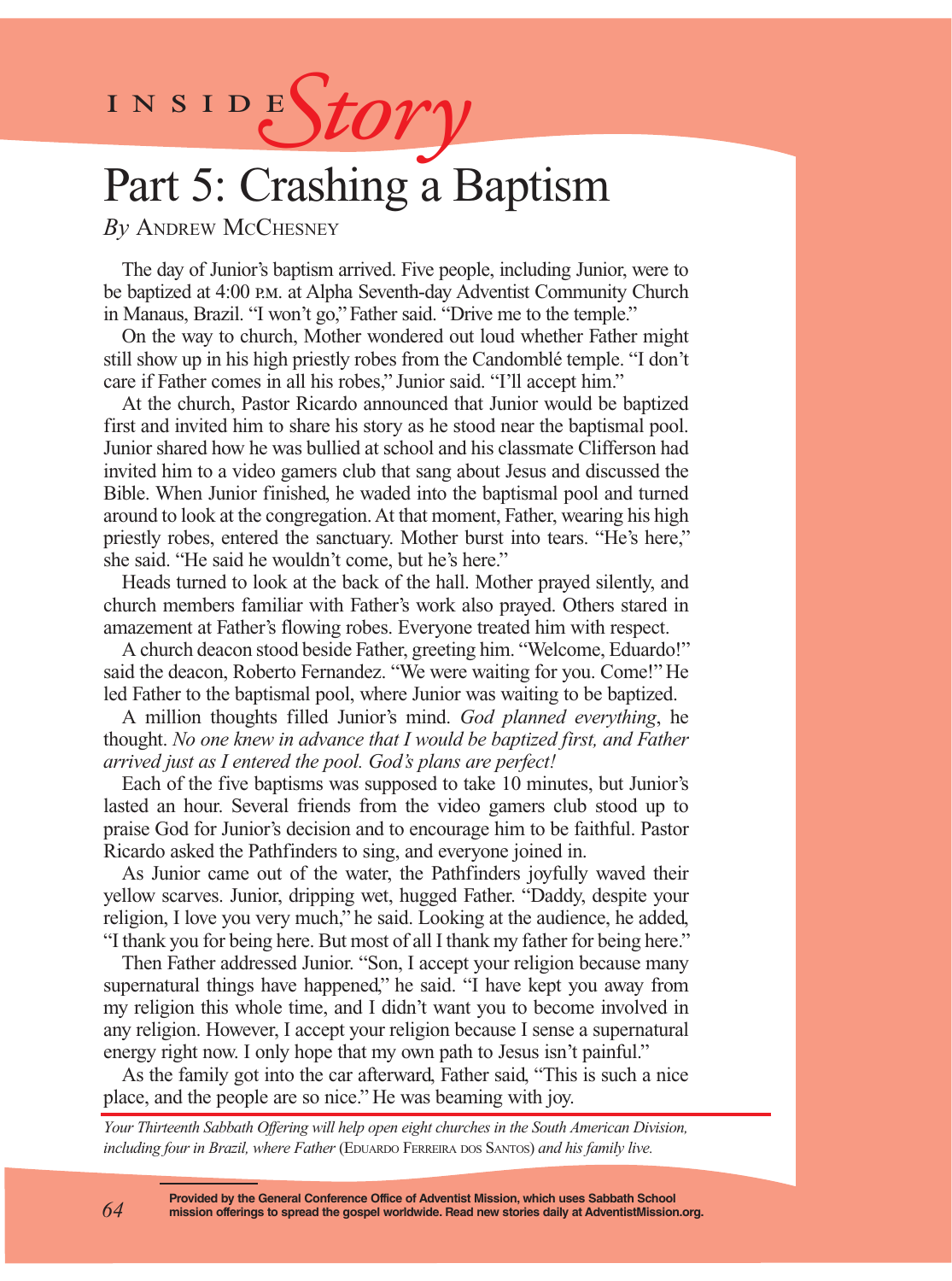#### Key Text: *Isaiah 53:10*

Study Focus: *Genesis 22, Job 1:6–2:10, Isa. 43:1–7, Hos. 2:1–12, 2 Cor. 11:23–29.*

## *Part I: Overview*

This week's lesson focuses on several biblical examples that help us to understand further the "whys" of suffering and the "hows" of overcoming evil and suffering. The example of Abraham's readiness to sacrifice his own son in obedience to God teaches us an unreserved trust in God, even when God's commands do not make sense. Hosea's painful relationship with his unfaithful wife reveals God's own suffering caused by our unfaithfulness, His continued presence in our lives, and His work to restore relationships with a wayward, backslidden people. Job's resolute loyalty to God, even when his own wife was calling him to curse God, teaches us that avoiding suffering and death is not the ultimate goal in life. Together with Job, Paul teaches us that love and faithfulness to God, His kingdom, and His mission in the world is the most fulfilling experience of Christian life. Of course, there are things we do not understand. But the Christian goes through suffering and death armed with the apostle Paul's view on the struggle: "Who shall separate us from the love of Christ? Shall tribulation, or distress, or persecution, or famine, or nakedness, or peril, or sword?" *(Rom. 8:35, NKJV)*.

**Lesson Themes:** This week's lesson highlights two major themes.

- 1. Our first theme will engage us in a profound study of relevant examples of suffering that will help us understand why God allows suffering in our experiences.
- 2. In our second theme, we will engage with vivid illustrations from the story of Abraham and Isaac on Mount Moriah and how father and son survived their crucibles, learning and growing through these experiences.

## *Part II: Commentary*

#### **God's Suffering With Us**

In the second half of the twentieth century, process theology proposed a new theodicy or explanation of how evil originated and exists in the kingdom of the all-loving, all-powerful, and perfectly just God. Process theologians (such as John B. Cobb Jr.) envision a universe composed of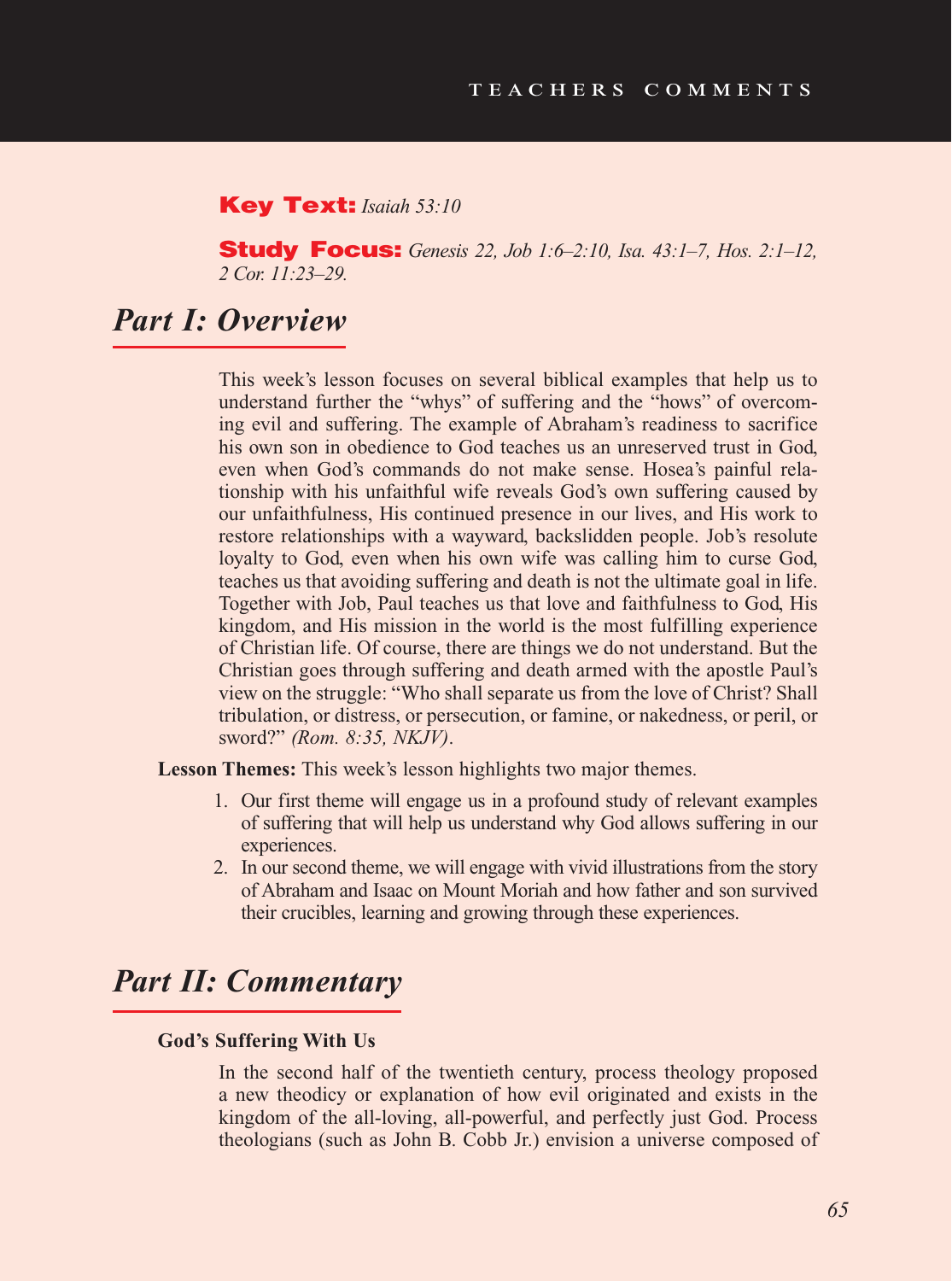free and self-creating entities engaged in a continuous progressive process of building an ever-changing world. However, since these entities also think that God's power is limited, they conclude that evil and suffering have somehow sprung out of this complex process of building. The only good news that process theology can offer us is that God is sympathetic to us and suffers with the universe. He cannot eradicate evil because He cannot impinge upon our freedom, but He works to persuade all the entities of the entire universe to move toward a balance of harmony, creativity, and enjoyment.

This theme of God's suffering with us has been used frequently beyond the circles of process theologians. Yes, the concept of God's suffering with us is essential to our understanding of the gospel, but it must be understood correctly in the light of Bible truth. The major threat of the concept that God is suffering with us is that it has become a theodicy in and of itself, excluding other important aspects of biblical theodicy.

*As innovative as these ideas may be, process theology and its theodicy are incompatible with the biblical revelation and cannot be accepted by Bible-believing Christians.* Yes, in our fallen world, suffering is real and inevitable. And yes, God is suffering with us. But this reality is not the end of the story. One of the numerous problems of process theology is its speculation that evil is intrinsically related to creation; process theology is evolutionary in nature. By contrast, the biblical explanation is that evil is not "natural"; it does not belong to the original order of creation or of nature. Evil is opposed to God's character, to His love and justice. God created a perfect world, perfect nature, perfect animals, and humans.

The fact that God created us free does not make evil necessary, and thus the following three points are especially relevant: (1) Evil has its roots in the freedom and moral agencies of free beings, such as angels and humans. (2) Evil did, and does, affect nature, but it does not emerge out of nature. (3) Evil is not eternal or coeternal with God or with creation (creation was intended to be and actually was perfect and without evil in the beginning); evil was brought into existence by our abuse of freedom, but it will be brought to an end by God's loving and powerful intervention to rid the universe of its existence and threat.

Thus, because of His loving nature, God truly suffers with us, sharing with us the crucibles we have brought on ourselves and on nature and on His entire kingdom. But God does not suffer helplessly, powerlessly, as if nothing can be done because evil is part of the evolutionary emergence and growth of the universe. No! God did, and is doing, something about evil. He took the ultimate consequence of sin upon Himself in Christ and is actively working to counter evil. He calls all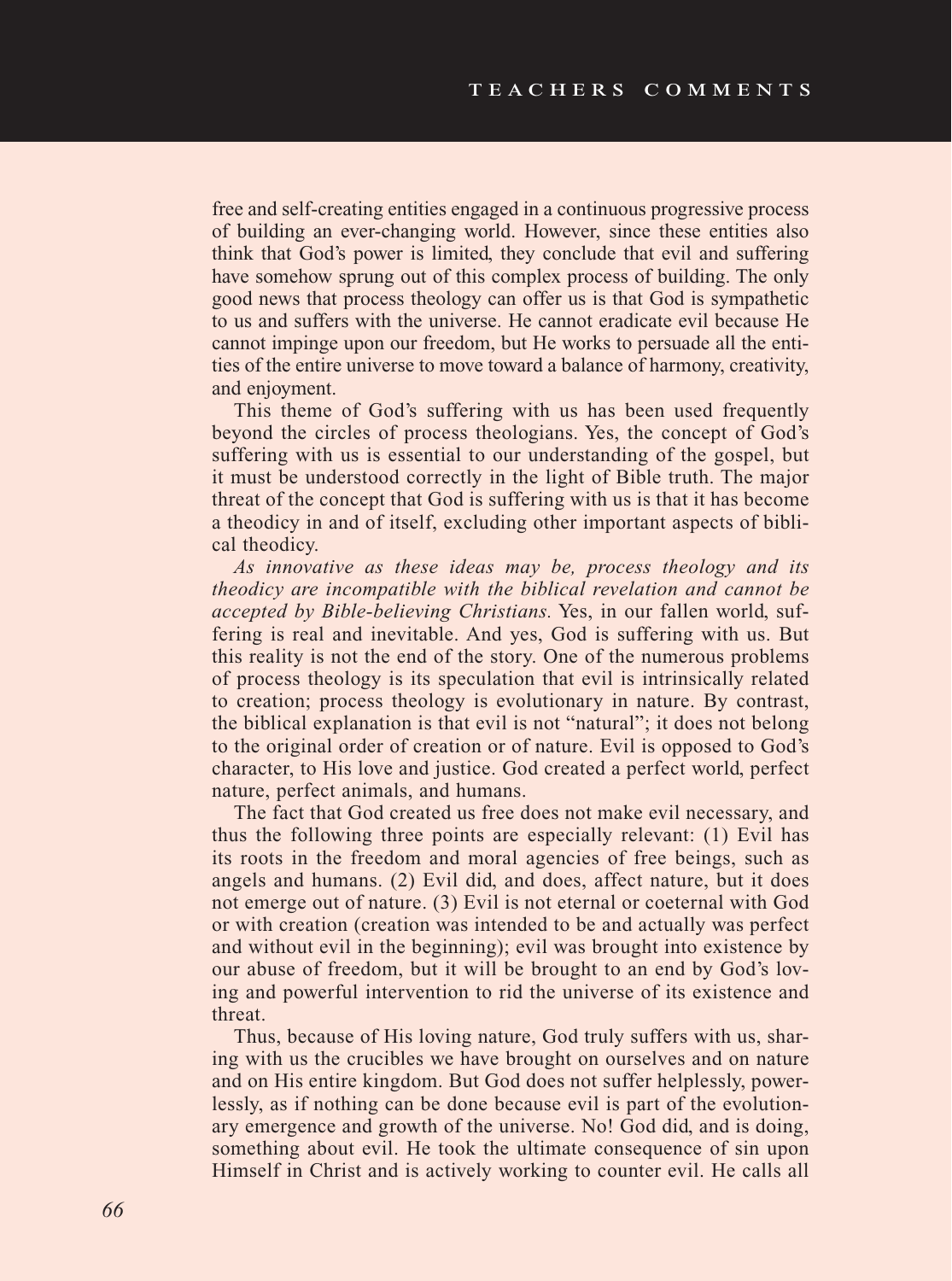people to accept His grace and to be ready to return to His kingdom, from which He will eradicate evil forever.

#### **The Sacrifice of Isaac**

God's command to sacrifice Isaac was a unique command with multiple purposes. On the one hand, God's call to Abraham was a trial or a test. Ellen G. White writes that on Mount Moriah God tested Abraham's fidelity: "Heavenly beings were witnesses of the scene as the faith of Abraham and the submission of Isaac were tested. The trial was far more severe than that which had been brought upon Adam. Compliance with the prohibition laid upon our first parents involved no suffering, but the command to Abraham demanded the most agonizing sacrifice. All heaven beheld with wonder and admiration Abraham's unfaltering obedience. All heaven applauded his fidelity. . . . God's covenant, confirmed to Abraham by an oath before the intelligences of other worlds, testified that obedience will be rewarded."—*Patriarchs and Prophets*, p. 155.

On the other hand, God's command was more than a test. In fact, its primary purpose was threefold: a revelation, a prophecy, and a typology. God wanted to teach Abraham and the entire world about God's own sacrifice of His Son for us *(John 3:16)*. Ellen G. White emphasizes this point in a number of her writings. In *The Desire of Ages*, she affirms: "Abraham had greatly desired to see the promised Saviour. . . . And he saw Christ. . . . He saw His day, and was glad. He was given a view of the divine sacrifice for sin. Of this sacrifice he had an illustration in his own experience. The command came to him, 'Take now thy son, thine only son Isaac, whom thou lovest, ... and offer him . . . for a burnt offering.' Genesis 22:2. Upon the altar of sacrifice he laid the son of promise, the son in whom his hopes were centered. Then as he waited beside the altar with knife upraised to obey God, he heard a voice from heaven saying, 'Lay not thine hand upon the lad, neither do thou anything unto him: for now I know that thou fearest God, seeing thou hast not withheld thy son, thine only son from Me.' Genesis 22:12. This terrible ordeal was imposed upon Abraham that he might see the day of Christ, and realize the great love of God for the world, so great that to raise it from its degradation, He gave His only-begotten Son to a most shameful death."—Pages 468, 469.

Elsewhere, Ellen G. White brings together the two purposes of God's command in Genesis 22: "It was to impress Abraham's mind with the reality of the gospel, as well as to test his faith, that God commanded him to slay his son. The agony which he endured during the dark days of that fearful trial was permitted that he might understand from his own experience something of the greatness of the sacrifice made by the infinite God for man's redemption. No other test could have caused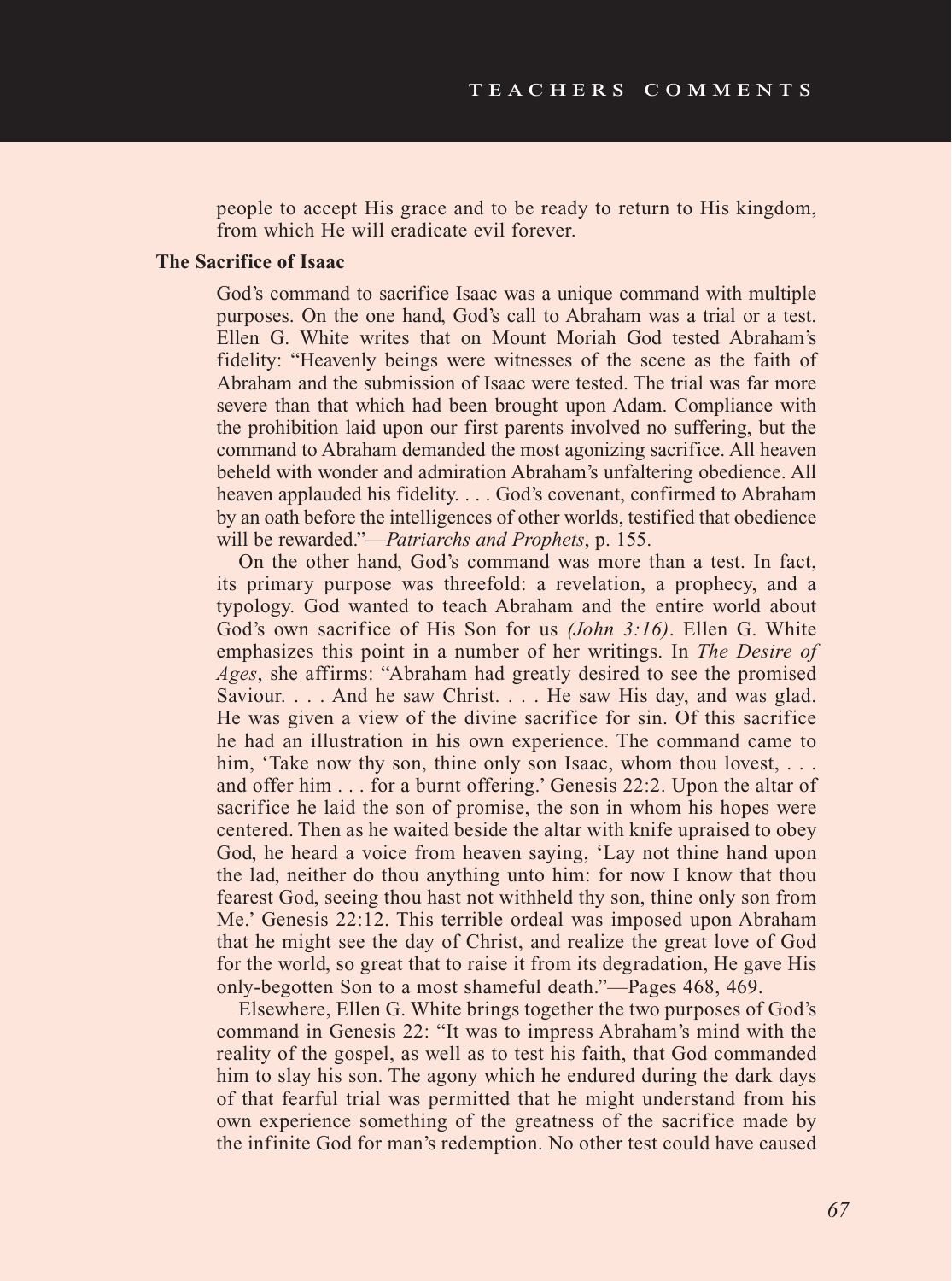Abraham such torture of soul as did the offering of his son. God gave His Son to a death of agony and shame. The angels who witnessed the humiliation and soul anguish of the Son of God were not permitted to interpose, as in the case of Isaac. There was no voice to cry, 'It is enough.' To save the fallen race, the King of glory yielded up His life. What stronger proof can be given of the infinite compassion and love of God? 'He that spared not His own Son, but delivered Him up for us all, how shall He not with Him also freely give us all things?' Romans 8:32."—*Patriarchs and Prophets*, p. 154.

If the primary purpose of Genesis 22 was for it to be part of God's revelation of His plan of salvation, it is important to emphasize that the divine command to Abraham was a singular, unique, prophetic event in the history of the world. Through this unique experience of Abraham, God has efficiently communicated His plan to save humanity through the substitutionary sacrifice of Jesus Christ. Therefore, no one else in the history of humanity has ever received, nor will anyone ever receive, that command of sacrificing another human being again. Even in the case of Abraham, the sacrifice of Isaac was immediately replaced with an animal sacrifice. For this reason, Abraham's experience cannot be justifiably associated with the ancient practice of child sacrifice or with any child abuse, ancient or contemporary.

Another important aspect of this experience is Isaac's own participation and reaction in this experience. While we focus on Abraham's anguish and suffering, we need to point out that this experience was Isaac's crucible, too, and his reaction is inestimable. Indeed, he could have reacted in many ways, such as dubbing his father a mad old man or escaping by running away. But Isaac did not do so. His upbringing in faithfulness and in trusting God and his father makes Isaac a perfect example for the Christian going through crucibles. Ellen G. White highlights this point in a colorful narration of this scene:

"Abraham . . . in obedience to the divine command . . . pursues his journey with Isaac by his side. He sees before him the mountain which God had told him He would signalize as the one upon which he was to sacrifice. He removes the wood from the shoulder of his servant and lays it upon Isaac, the one to be offered. He girds up his soul with firmness and agonizing sternness, ready for the work which God requires him to do. With a breaking heart and unnerved hand, he takes the fire, while Isaac inquires: Father, here is the fire and the wood; but where is the offering? But, oh, Abraham cannot tell him now! Father and son build the altar, and the terrible moment comes for Abraham to make known to Isaac that which had agonized his soul all that long journey, that Isaac himself is the victim. Isaac is not a lad; he is a full-grown young man. He could have refused to submit to his father's design had he chosen to do so. He does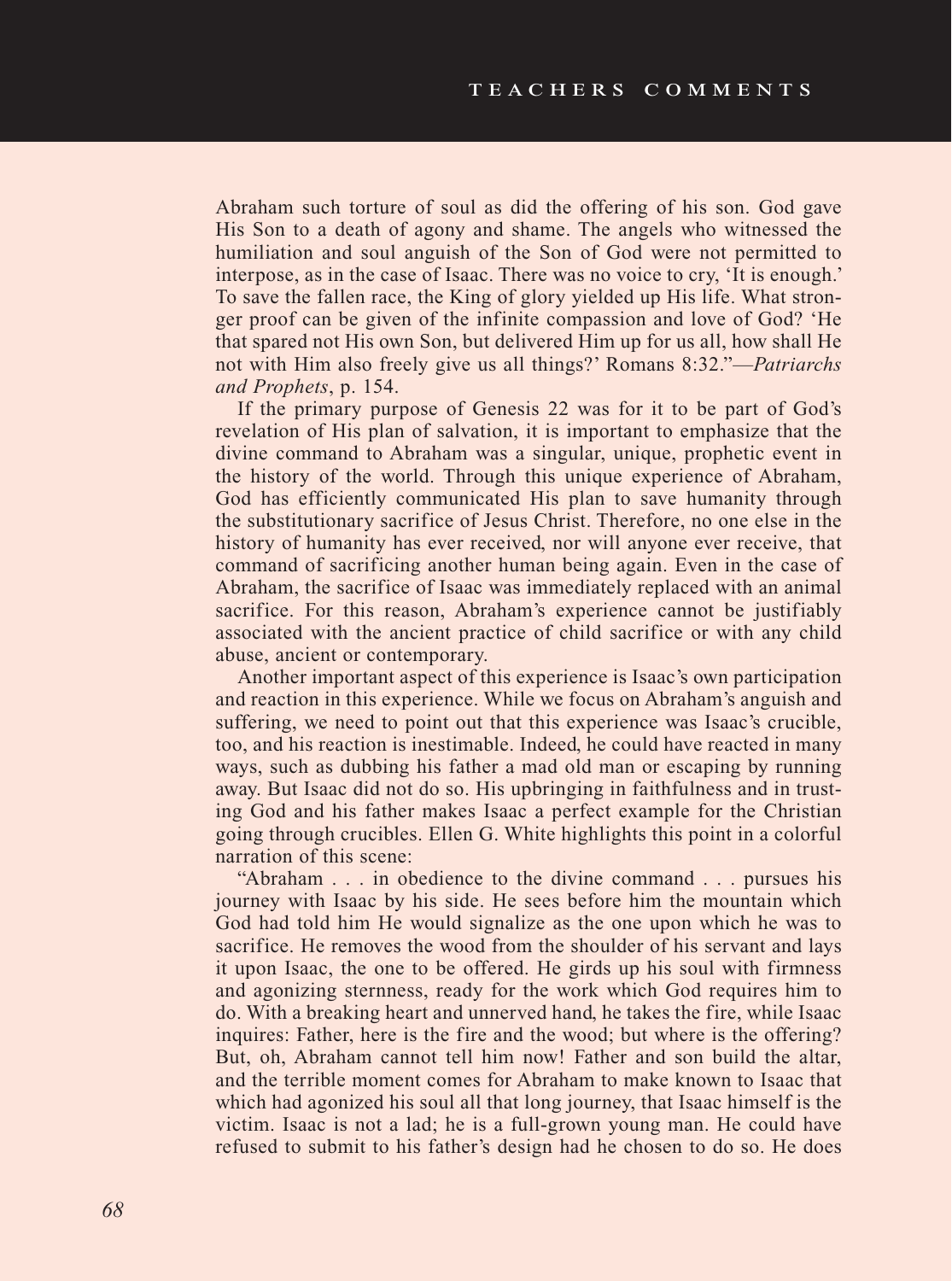not accuse his father of insanity, nor does he even seek to change his purpose. He submits. He believes in the love of his father and that he would not make this terrible sacrifice of his only son if God had not bidden him to do so."—*Sons and Daughters of God*, p. 205.

# *Part III: Life Application*

**1. Share three principles from the story of Abraham and Isaac that show you how to overcome crucibles.**

**2. How did Job and Hosea respond to their suffering? What can their responses teach you about how to overcome a crucible?**

*Notes*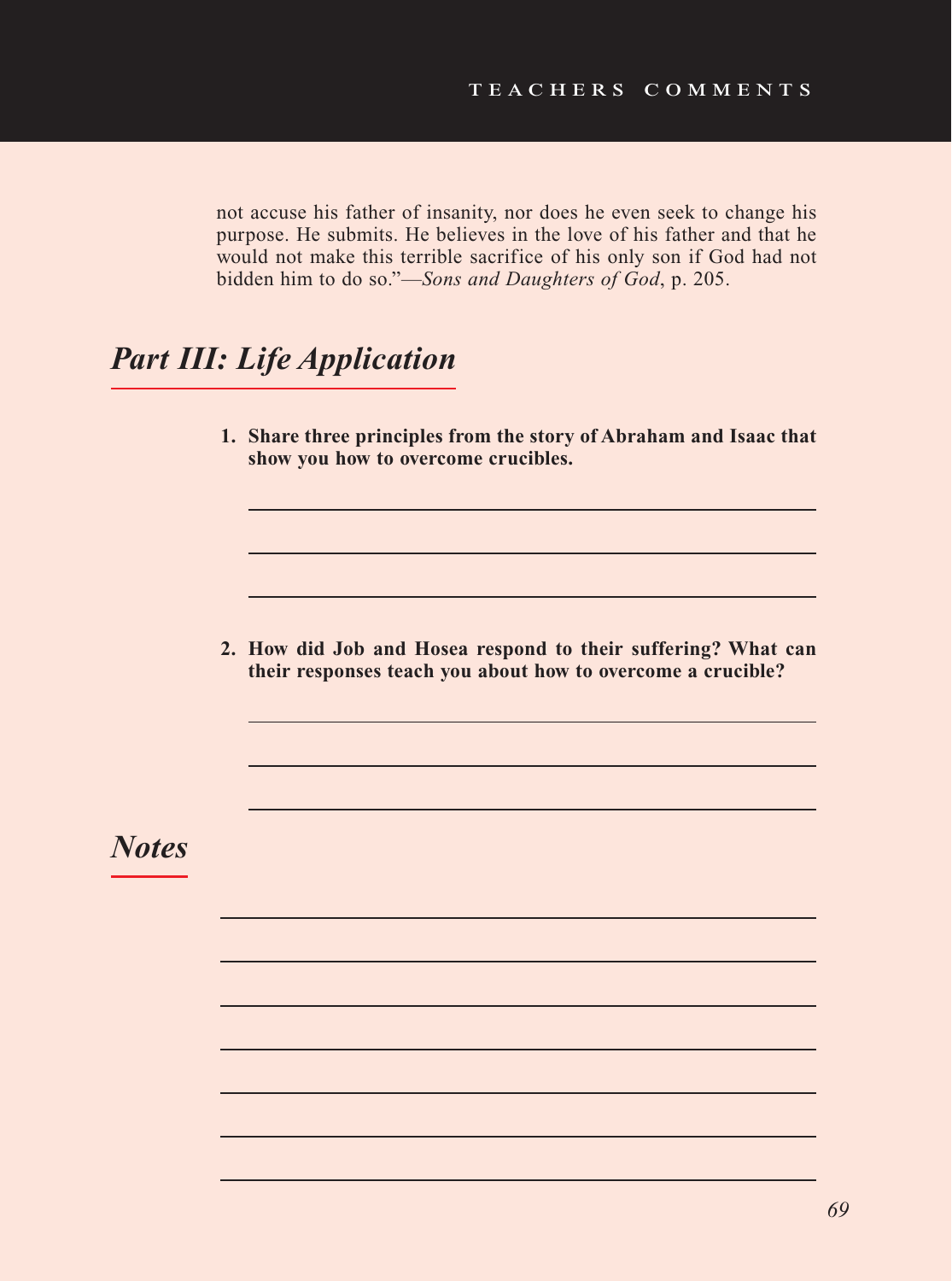# Help us reach the percent

of the world's population who are still waiting to experience the refreshing news about Jesus. **Your ongoing support of Mission** Offerings will help change lives.

To ensure the mission river never runs dry, please write in 'World Mission Offering" on your tithe envelope or visit **Giving.AdventistMission.org.** 

Adventist<sup>®</sup><br>Mission